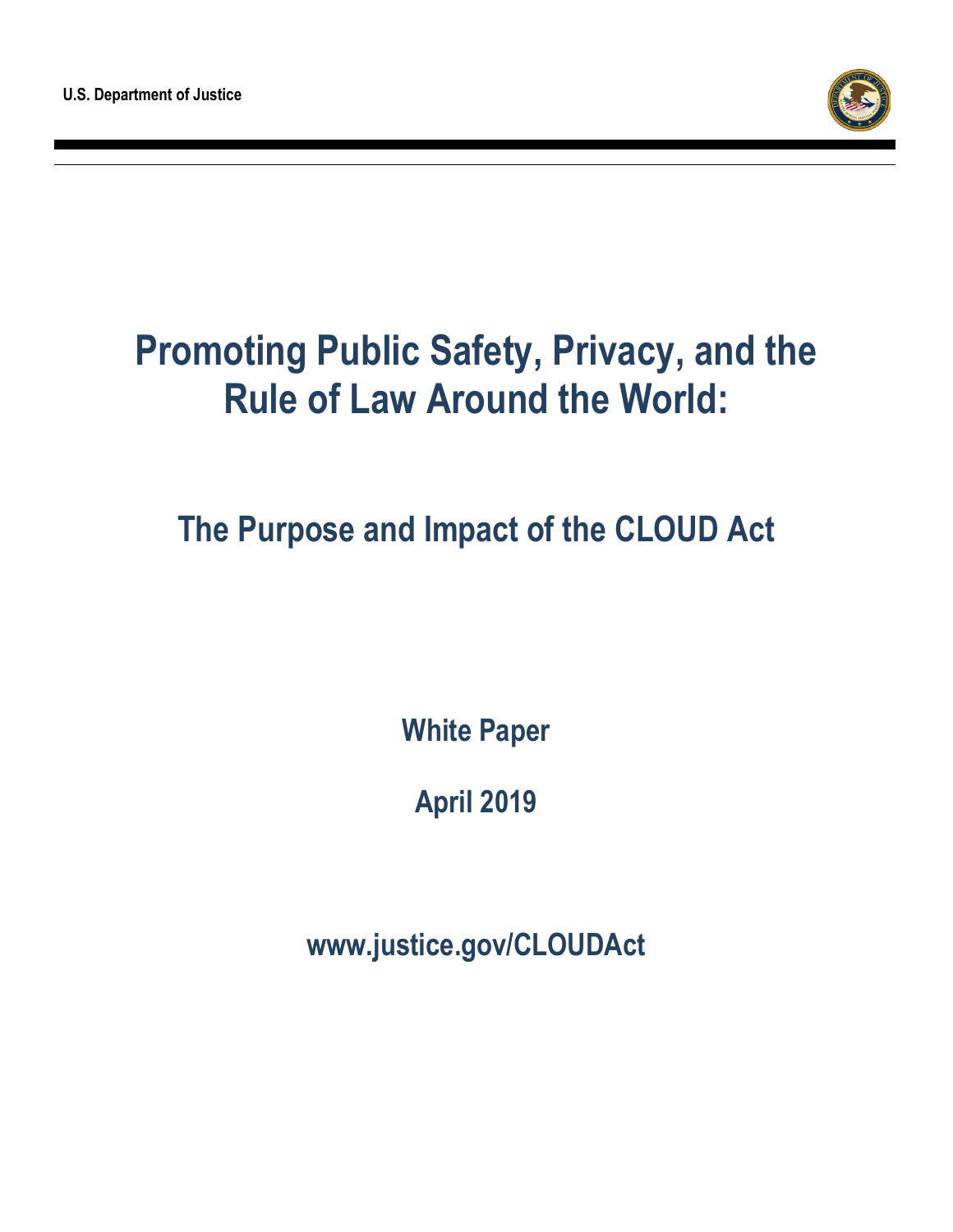### Introduction

The United States enacted the CLOUD Act to speed access to electronic information held by U.S. based global providers that is critical to our foreign partners' investigations of serious crime, ranging from terrorism and violent crime to sexual exploitation of children and cybercrime. Our foreign partners have long expressed concerns that the mutual legal assistance process is too cumbersome to handle their growing needs for this type of electronic evidence in a timely manner. The assistance requests the United States receives often seek electronic information related to individuals or entities located in other countries, and the only connection of the investigation to the United States is that the evidence happens to be held by a U.S.-based global provider. The CLOUD Act is designed to permit our foreign partners that have robust protections for privacy and civil liberties to enter into executive agreements with the United States to obtain access to this electronic evidence, wherever it happens to be located, in order to fight serious crime and terrorism. The CLOUD Act thus represents a new paradigm: an efficient, privacy and civil liberties-protective approach to ensure effective access to electronic data that lies beyond a requesting country's reach due to the revolution in electronic communications, recent innovations in the way global technology companies configure their systems, and the legacy of 20th century legal frameworks. The CLOUD Act authorizes executive agreements between the United States and trusted foreign partners that will make both nations' citizens safer, while at the same time ensuring a high level of protection of those citizens' rights.

### Background

 $\overline{a}$ 

Often electronic evidence is held by communications service providers ("CSPs") with global operations. They may have customers all over the world and company offices and data storage facilities located in many different countries. As a result, CSPs and the data they control may be subject to more than one country's laws. Conflicting legal obligations may arise when a CSP receives an order from one government requiring the disclosure of data, but another government restricts disclosure of that same data. These potential legal conflicts present significant challenges to governments' ability to acquire electronic evidence that may be vital to pursuing criminal investigations in a timely, efficient manner.

Many governments can rely on their domestic laws to require CSPs within their jurisdiction to disclose electronic data under the companies' control, regardless of where the data is stored. The Convention on Cybercrime (also called the "Budapest Convention") requires each of the more than 60 countries that are party to it<sup>[1](#page-1-0)</sup> to maintain the legal authority to compel companies in their territory to disclose stored electronic data under their control pursuant to valid legal process, with no exception for data the company stores in another country. However, CSPs may also be subject to other countries' laws restricting the disclosure of certain kinds of data, whether because the data is stored in another country or would require action in another

<span id="page-1-0"></span> $1$  For the official list of countries that are party to the Budapest Convention, see [https://www.coe.int/en/web/conventions/full-list/-/conventions/treaty/185/signatures?p\\_auth=cmPs1otx](https://www.coe.int/en/web/conventions/full-list/-/conventions/treaty/185/signatures?p_auth=cmPs1otx)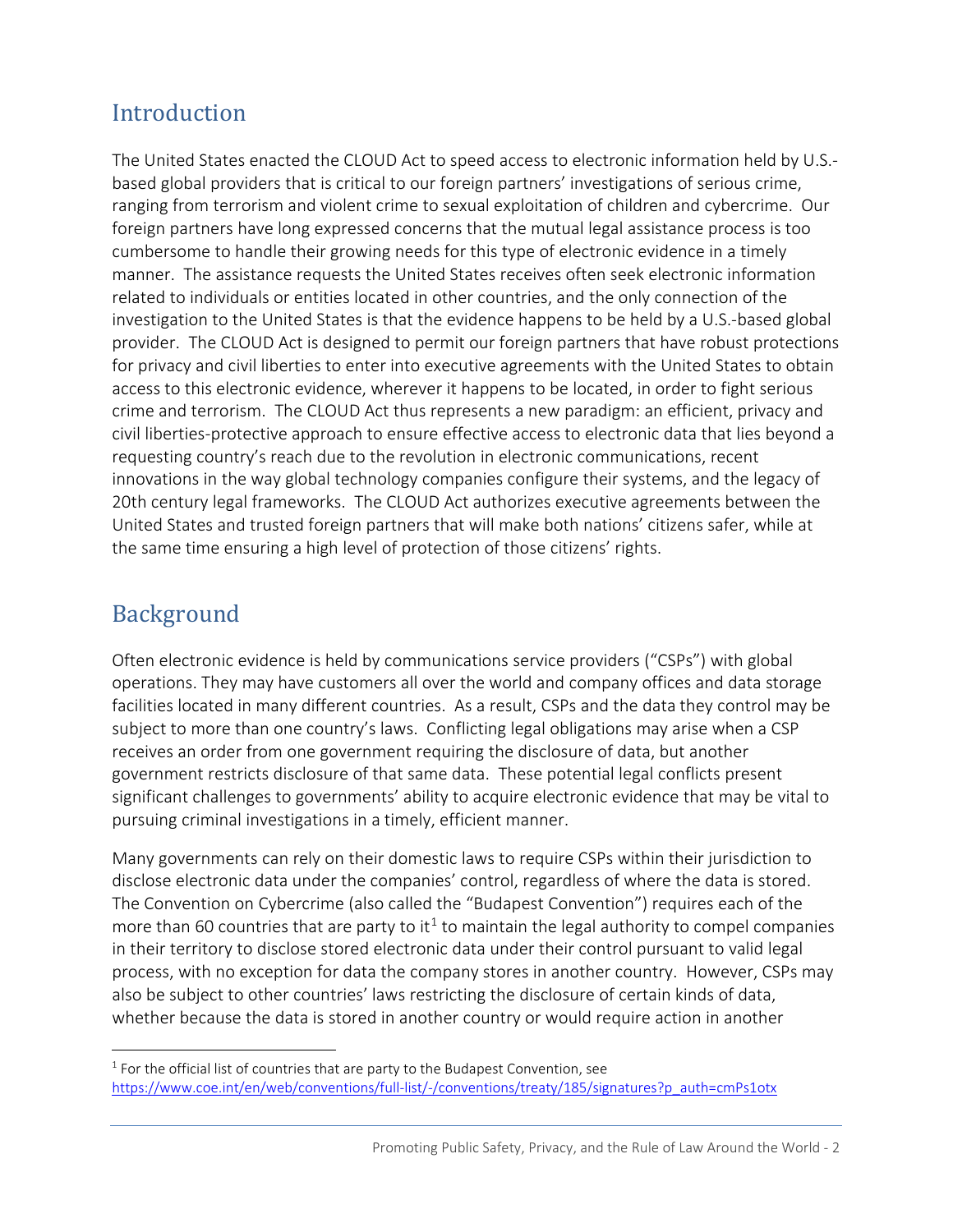country to disclose it, or because the data pertains to another country's citizens. If national laws conflict, CSPs may be forced to choose which country's laws to follow, knowing that they may face consequences for violating another country's laws. Such conflicts pose serious problems for governments seeking data and can frustrate important investigations.

Sometimes such conflict-of-laws problems can be addressed by making a "mutual legal assistance" request to another country, using a system of agreements called "Mutual Legal Assistance Treaties" ("MLATs"). The MLAT system enables law enforcement agencies in one country to seek the assistance of foreign counterparts who can obtain the data. The foreign counterpart reviews a request under its own legal standards and may seek a court order under its law to obtain the data. If the order is granted, the foreign government obtains the data and transmits it to the requesting government. This process has many steps, and depending on the country and the complexity of the request, can take many months to complete.

The number of MLAT requests has increased dramatically in recent years, in light of the massive volume of electronic communications that occur daily over the Internet and the enormous amount of electronic data held by companies located throughout the world. While the MLAT process remains a critical evidence-gathering mechanism, the system has faced significant challenges keeping up with the increasing demands for electronic evidence in criminal investigations worldwide. Moreover, because many CSPs move data among data storage centers in various countries, and split up data into different pieces stored in different locations, it can be difficult both for governments and for the CSPs themselves to know where relevant data is located at any point in time for purposes of sending and fulfilling MLAT requests. The international community thus faces a critical question of how to provide governments efficient and effective access to evidence needed to protect public safety while preserving respect for sovereignty and privacy.

### The CLOUD Act

As part of the United States's efforts to address these difficult issues, in March 2018 the U.S. Congress passed the Clarifying Lawful Overseas Use of Data Act, or "CLOUD Act." The CLOUD Act has two distinct parts. *First*, the Act authorizes the United States to enter into executive agreements with other countries that meet certain criteria, such as respect for the rule of law, to address the conflict-of-law problem. For investigations of serious crime, CLOUD agreements can be used to remove restrictions under each country's laws so that CSPs can comply with qualifying, lawful orders for electronic data issued by the other country. *Second*, the CLOUD Act makes explicit in U.S. law the long-established U.S. and international principle that a company subject to a country's jurisdiction can be required to produce data the company controls, regardless of where it is stored at any point in time. The CLOUD Act simply clarified existing U.S. law on this issue; it did not change the existing high standards under U.S. law that must be met before law enforcement agencies can require disclosure of electronic data.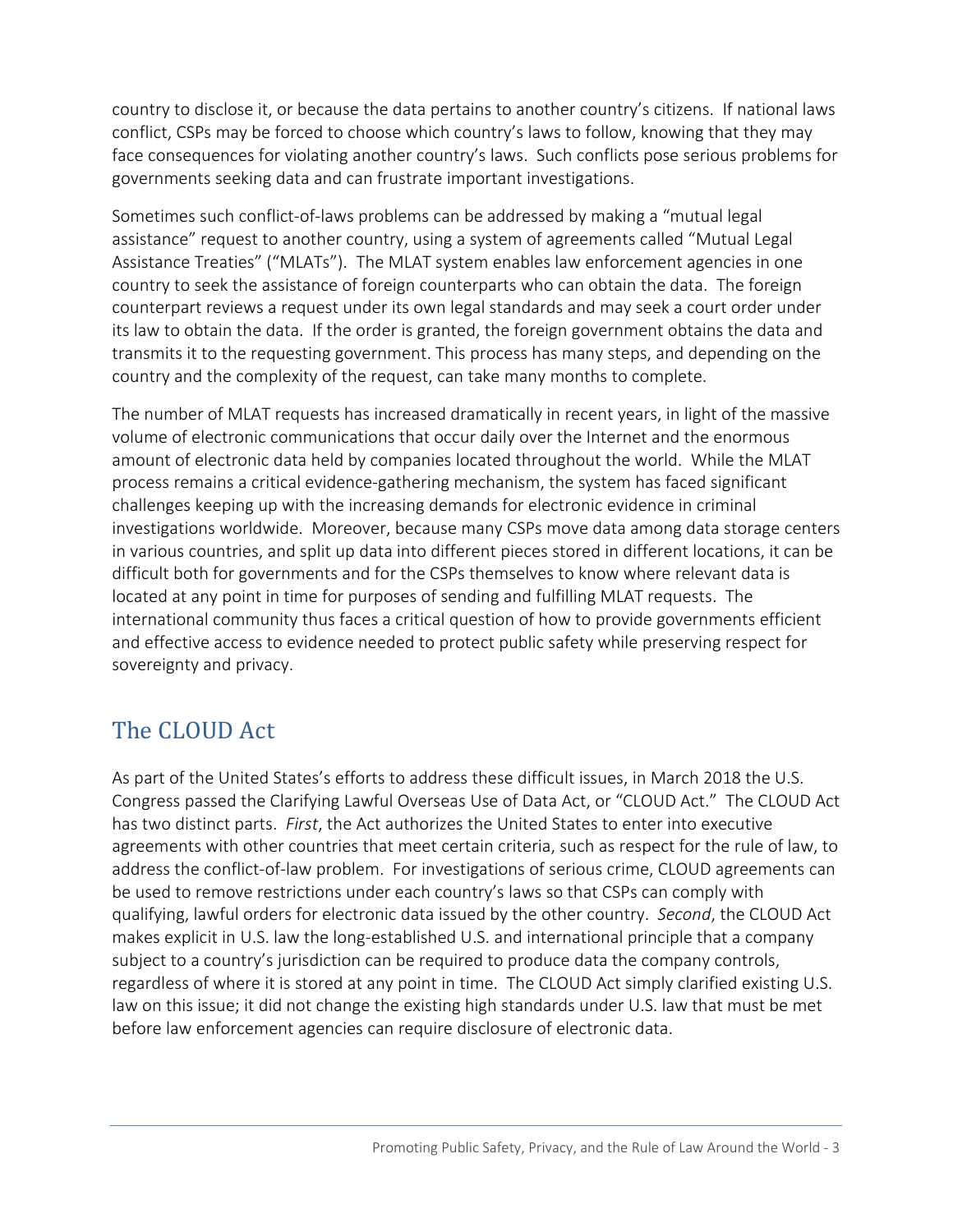#### *I. CLOUD Act Executive Agreements*

The CLOUD Act enables the United States to help its foreign law enforcement partners obtain electronic evidence from global CSPs based in the United States that our partners need for their investigations of serious crime, in a way that we hope and expect will be more efficient and effective than the current legal regime. It authorizes the U.S. government to enter into executive agreements with foreign nations under which each country would remove any legal barriers that may otherwise prohibit compliance with qualifying court orders issued by the other country. Both nations would be able to submit orders for electronic evidence needed to combat serious crime directly to CSPs, without involving the other government and without fear of conflict with U.S. or the other nation's law. Many countries have expressed concern that the MLAT process is not fast enough to provide timely access to electronic data held by global CSPs based in the United States for purposes of their criminal investigations. We anticipate that CLOUD Act agreements will help address some of these concerns and will provide substantial public safety benefits to our foreign law enforcement partners.

• Many U.S.-based global CSPs currently do not disclose certain electronic data directly to foreign governments conducting criminal investigations. Foreign governments investigating criminal activities increasingly require access to electronic evidence from companies based in the United States that provide communications services to millions of their citizens and residents. However, many of these U.S.-based global CSPs currently will not disclose electronic data directly to foreign investigating authorities, even if they are served with an order by the foreign authority. These companies are concerned about potential restrictions in U.S. law on disclosure of electronic data and liability if they comply with the foreign orders.

The potential for conflict of laws exists even when the request from the investigating country involves only communications between non-U.S. persons located abroad and concerns criminal activities occurring entirely outside the United States. Indeed, the only connection to the United States may be that the CSP is headquartered there. When CSPs refuse to comply with orders, foreign law enforcement agencies may find their only viable recourse is the MLAT process, which can be challenging for them to use and is burdened by the increasing volume of requests for electronic evidence in the Internet era.

• CLOUD Act agreements only remove potential conflicts of law for covered orders. The CLOUD Act authorizes executive agreements that lift any restrictions under U.S. law on companies disclosing electronic data directly to foreign authorities for covered orders in investigations of serious crime. This would permit U.S.-based global CSPs to respond directly to foreign legal process in many circumstances.

CLOUD Act agreements, however, do not impose any *new* obligation on U.S.-based global CSPs to comply with a foreign government order; nor does the fact of an agreement establish, by itself, that a foreign government has jurisdiction over that CSP. By the same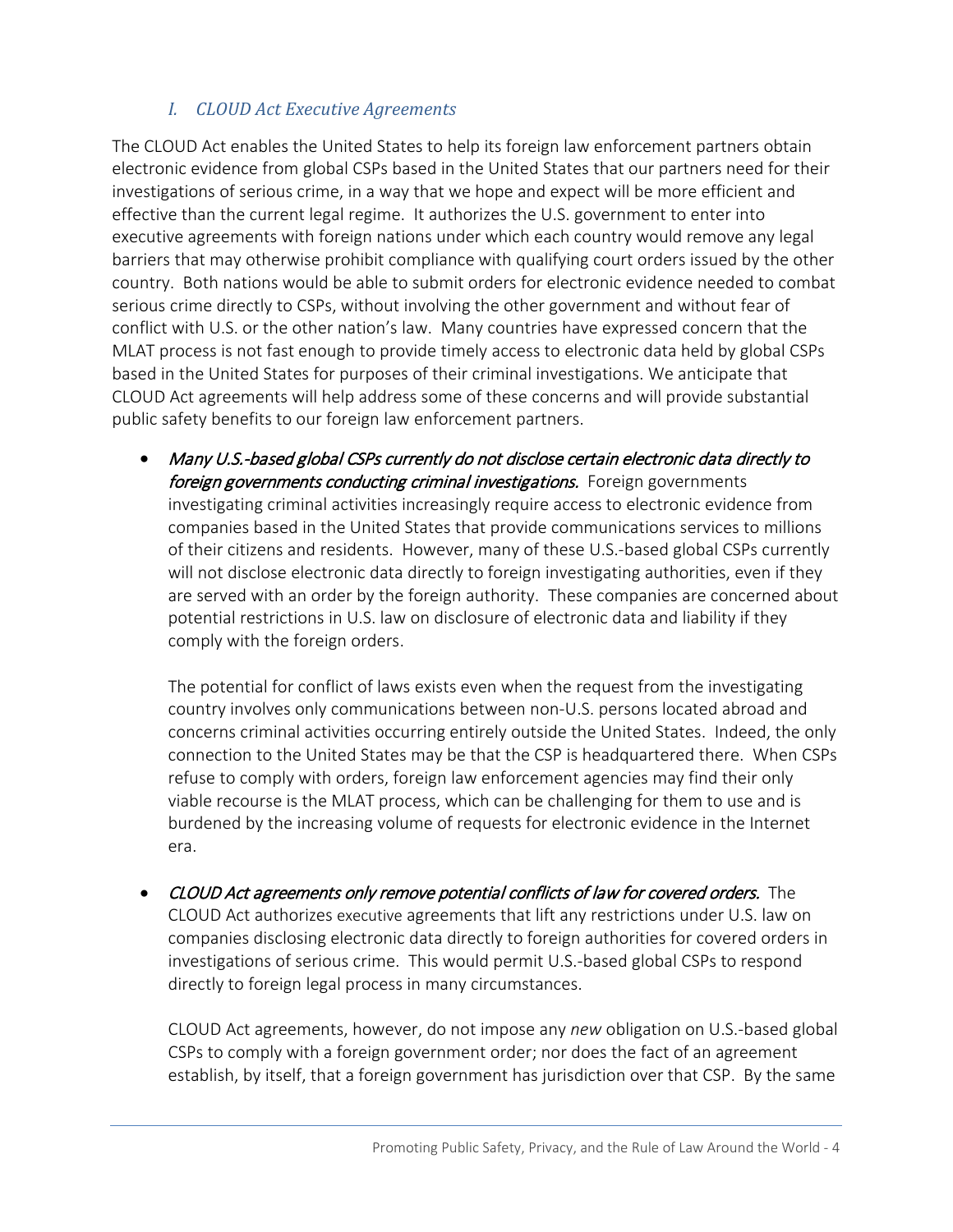token, CLOUD Act agreements do not impose any new obligation on *foreign* CSPs to comply with a U.S. government order; and the fact of an agreement, by itself, does not establish that the U.S. government has jurisdiction over a foreign company. In addition, these agreements do not impose any obligation on either government to compel companies to comply with orders issued by the other. The only legal effect of a CLOUD agreement is to eliminate the legal conflict for qualifying orders. Because the United States currently receives many more requests for electronic data than it submits to other countries, we expect the CLOUD Act will have a more dramatic (and beneficial) impact on foreign requests to the United States than on U.S. requests to foreign partners, at least for the foreseeable future.

- CLOUD Act agreements require significant privacy protections and a commitment to the rule of law. The CLOUD Act requires that the agreements include numerous provisions protecting privacy and civil liberties. Orders requesting data must be lawfully obtained under the domestic system of the country seeking the data; must target specific individuals or accounts; must have a reasonable justification based on articulable and credible facts, particularity, legality, and severity; and must be subject to review or oversight by an independent authority, such as a judge or magistrate. Bulk data collection is not permitted. Foreign orders may not target U.S. persons or persons in the United States. Agreements may be used only to obtain information relating to the prevention, detection, investigation, or prosecution of serious crime, including terrorism. They may not be used to infringe upon freedom of speech. The functioning of each agreement is subject to periodic joint review by the parties to ensure that it is being properly applied. To be clear, the Act does not require foreign partners to adhere to standards that perfectly match the U.S. legal system. However, to be eligible, a country must establish appropriate standards and checks and balances within its legal framework to protect privacy, civil liberties, and human rights. Agreements are reviewed by the U.S. Congress at inception and for renewal every five years thereafter.
- CLOUD Act agreements will reduce the burden on the MLAT system. A CLOUD Act agreement would not be the exclusive mechanism for either party to the agreement to obtain electronic data; other mechanisms such as MLATs or domestic orders outside the agreement would remain available. However, CLOUD agreements will reduce the burden on the MLAT system, and remove potential legal conflicts that might otherwise be posed by domestic enforcement of orders, by allowing CSPs to respond directly to covered foreign orders without fear of a conflict between the two parties' laws. Moreover, because fewer U.S. government resources will be needed to process incoming MLAT requests from countries with CLOUD agreements, this should allow the United States to respond to other MLAT requests more expeditiously.
- CLOUD Act agreements are encryption-neutral. While CLOUD Act agreements will bring significant benefits to governments investigating or seeking to prevent serious crime, they will not solve all problems related to law enforcement's need for timely access to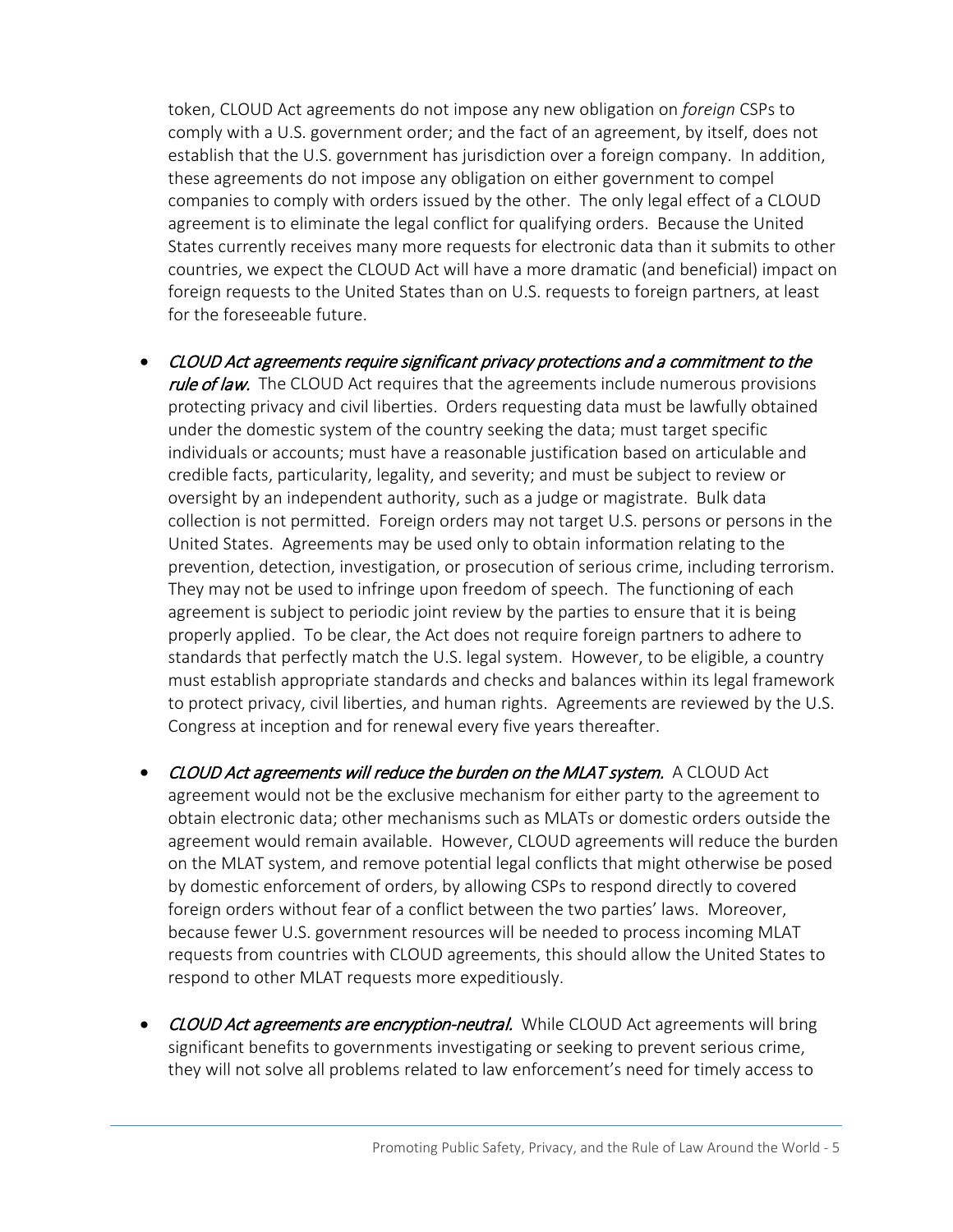electronic evidence. Notably, the agreements will not address challenges posed to law enforcement by end-to-end encryption, where decryption capability is limited to the end user. The CLOUD Act requires that executive agreements be "encryption neutral," neither requiring decryption nor foreclosing governments from ordering decryption to the extent authorized by their laws. This neutrality allows for the encryption issue to be discussed separately among governments, companies, and other stakeholders.

#### *II. Ensuring Lawful Access to Data*

In light of the challenges discussed above, it is clear that effective criminal investigations often depend on the investigating country having the authority under its domestic law to obtain electronic data that CSPs subject to its jurisdiction hold, including outside of its borders. Indeed, the entire CLOUD Act executive agreement framework is premised on the notion that both the U.S. and its foreign law enforcement partners will have the authority under their domestic laws to compel production of data held abroad by companies under their jurisdiction. Otherwise, the orders issued under the agreement would not reach such data and the CLOUD Act agreements would be of little practical value to either side.

Accordingly, the second part of the CLOUD Act clarifies that U.S. law requires that CSPs subject to U.S. jurisdiction must disclose data that is responsive to valid U.S. legal process, regardless of where the company stores the data. The Act amended the Stored Communications Act ("SCA"), the federal statute that provides U.S. investigators the authority to require the disclosure of information held by CSPs subject to U.S. jurisdiction, by adding the following sentence: "A provider of electronic communication service or remote computing service<sup>[2](#page-5-0)</sup> shall comply with the obligations of this chapter to preserve, backup, or disclose the contents of a wire or electronic communication and any record or other information pertaining to a customer or subscriber within such provider's possession, custody, or control, regardless of whether such communication, record, or other information is located within or outside of the United States."

This amendment ensures that U.S. law complies with long-standing international principles already implemented in many countries<sup>[3](#page-5-1)</sup> as required by the Budapest Convention decades ago.

<span id="page-5-0"></span> $\overline{a}$ <sup>2</sup> The term "remote computing service" is defined in 18 U.S.C. Section 2711 as "the provision to the public of computer storage or processing services by means of an electronic communications system." The term "electronic communication service" is defined in 18 U.S.C. Section 2510 as: "any service which provides to users thereof the ability to send or receive wire or electronic communications."

<span id="page-5-1"></span><sup>3</sup> Australia, Belgium, Brazil, Canada, Colombia, Denmark, France, Ireland, Mexico, Montenegro, Norway, Peru, Portugal, Serbia, Spain, the United Kingdom, and other countries assert domestic authority to compel production of data stored abroad. See, e.g., Winston Maxwell & Christopher Wolf, A Global Reality: Governmental Access to Data in the Cloud, 2-3 (Hogan Lovells) (updated 18 July 2012) ("Notably, every single country that we examined vests authority in the government to require a Cloud service provider to disclose customer data in certain situations, and in most instances this authority enables the government to access data physically stored outside the country's borders, provided there is some jurisdictional hook, such as the presence of a business within the country's borders.").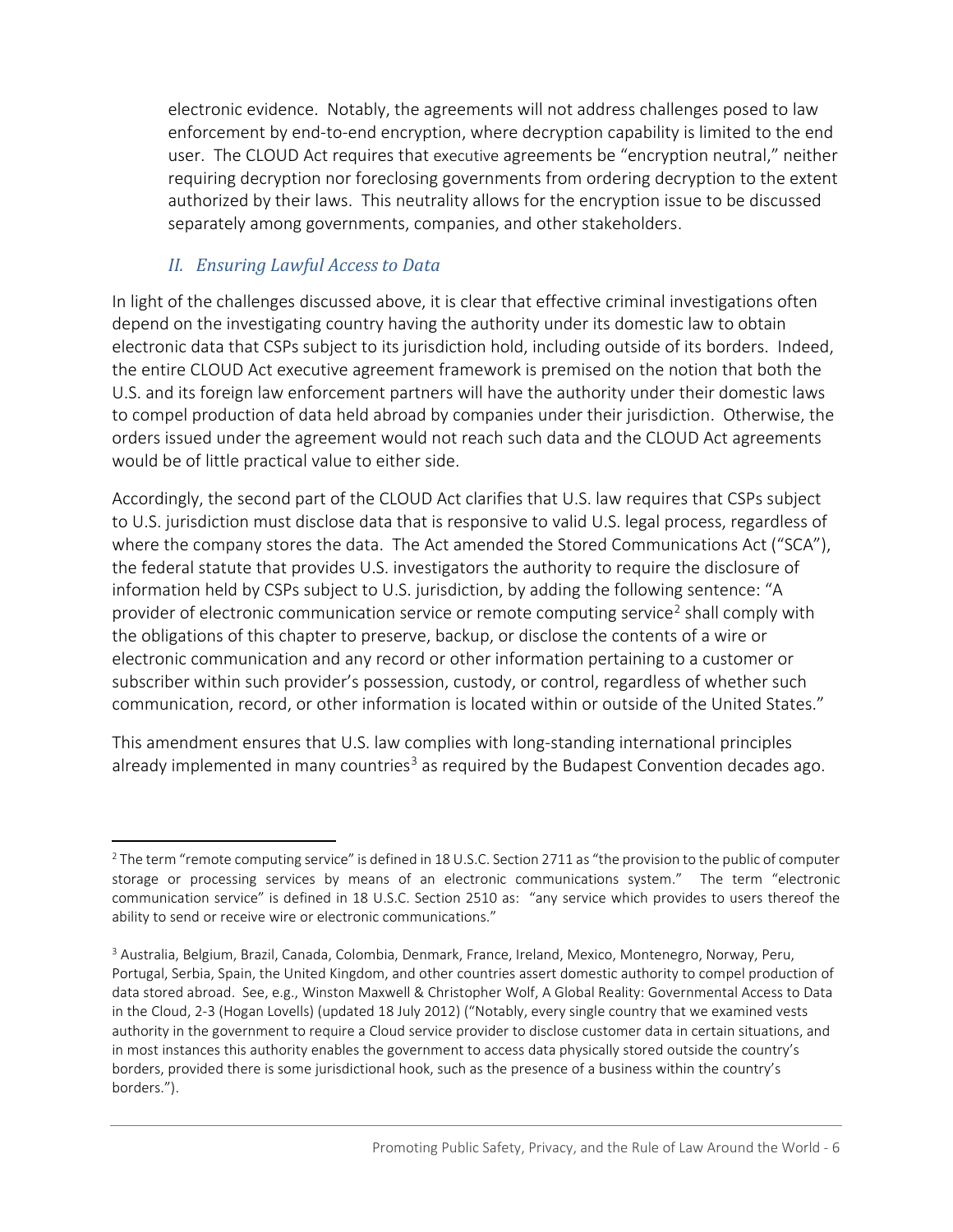The clarification is not novel; it confirms U.S. law's conformity with that of many other countries, and it facilitates international cooperation in ways that are important to our foreign partners:

- The amendment ensured clarity by restoring the widely accepted and long-standing understanding of U.S. law. The CLOUD Act amendment settled a recent disagreement about the scope of the SCA. Specifically, it addressed a U.S. federal court decision from July 2016 (the *Microsoft* case)[4](#page-6-0) which, for the first time, had held that the SCA does not authorize the government to require disclosure of data stored abroad from companies subject to U.S. jurisdiction. After the decision, some CSPs in the United States had refused to comply with U.S. court orders under the SCA to produce data stored on servers abroad. The companies refused to comply even where the court orders concerned investigations of criminal conduct within the United States and involving U.S. citizens. This prevented the government from obtaining data critical to protecting public safety in the United States and abroad.
- Most countries require disclosure of data wherever it is stored, consistent with the **Budapest Convention.** Article 18(1)(a) of the Budapest Convention requires each party to the convention to adopt national laws under which relevant authorities can compel providers in their territory to disclose electronic data in their possession or control.[5](#page-6-1) This requirement contains no exception for data that a company controls but chooses to store abroad. After the *Microsoft* case, the CLOUD Act clarified U.S. law in a manner that ensures that the United States complies with its obligations under the Convention.
- Explicit U.S. authority to obtain data CSPs store abroad restored our ability to fulfill MLAT requests from other governments. For a time, the inability of U.S. authorities to obtain data that U.S.-based CSPs accessed from their U.S. headquarters but had stored in servers abroad (because of the *Microsoft* decision) also adversely affected our ability to assist foreign countries to obtain electronic data. Just as the U.S. government could not obtain data that CSPs had stored abroad to pursue our own criminal investigations, we also could not obtain the same data to fulfill MLAT requests from other nations. This substantially crippled those nations' ability to acquire evidence from U.S.-based CSPs that was needed to solve crimes and apprehend criminals in their own countries. Our foreign law enforcement partners were increasingly frustrated by this situation and complained

<span id="page-6-0"></span> $\overline{a}$ <sup>4</sup> *Microsoft v. United States*, 829 F.3d 197 (2d Cir. 2016). In that case, the government had served upon Microsoft an SCA warrant that had been approved by an independent judge, who had found probable cause to believe the electronic data sought by the government related to the commission of a narcotics crime. The appellate court held, for the first time since the SCA was enacted in 1986, that the SCA did not require Microsoft to disclose information in its custody and control that it had stored on a server in Ireland. Many other U.S. courts disagreed with this decision, and it was on appeal to the U.S. Supreme Court when the CLOUD Act was enacted, mooting the case.

<span id="page-6-1"></span> $5$  Article 18(1)(a) of the Budapest Convention obligates each Party to "adopt such legislative and other measures as may be necessary to empower its competent authorities to order a person in its territory to submit specified computer data in that person's possession or control, which is stored in a computer system or a computer-data storage medium."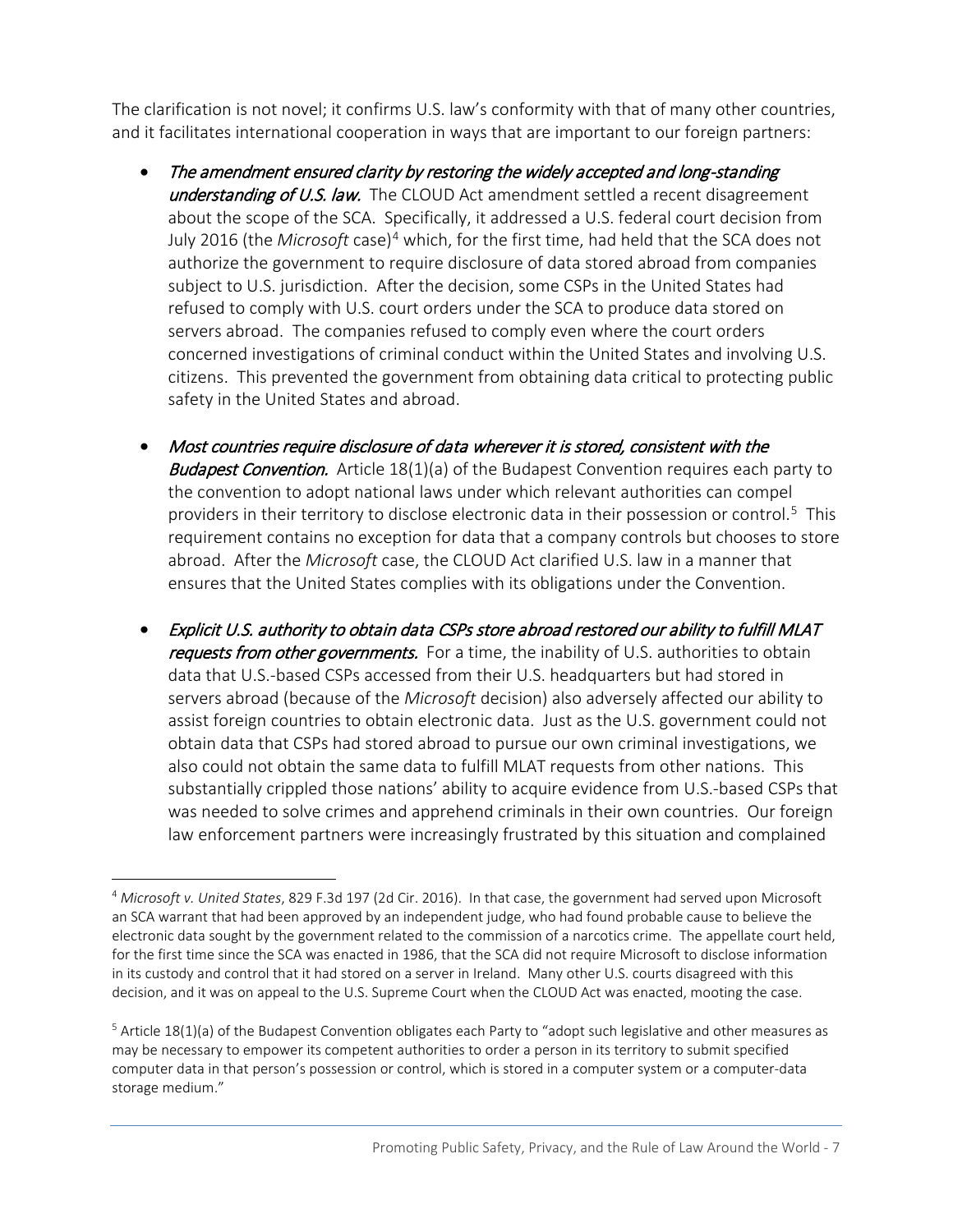to the United States. This explicit authority in the CLOUD Act therefore also supports our foreign law enforcement partners, by reviving our longstanding ability to fulfill our partners' MLAT requests for data held by U.S.-based CSPs. By the same token, we expect our foreign partners to be able to fulfill any U.S. MLAT requests seeking data held by their local CSPs regardless of the location of the data.

- The amendment did not expand U.S. investigative authority. The CLOUD Act amendment to the SCA does not give U.S. law enforcement any *new* legal authority to acquire data. It merely confirms the scope of requirements under the SCA for CSPs that are subject to U.S. jurisdiction. And, it is worth emphasizing, requirements in the United States for obtaining a warrant for the content of electronic communications are perhaps the toughest in the world and are highly protective of individual privacy. A request to issue a warrant must be submitted to an independent judge for approval. The judge cannot authorize the warrant unless he or she finds that the government has established by a sworn affidavit that "probable cause" exists that a specific crime has occurred or is occurring and that the place to be searched, such as an email account, contains evidence of that specific crime. Further, the warrant must describe with particularity the data to be searched and seized; fishing expeditions to see if evidence exists are not permitted. The strict requirements of U.S. law are one reason some of our foreign law enforcement partners find MLAT requests to the United States so demanding.
- The amendment did not extend U.S. jurisdiction to any new parties. Nothing in the CLOUD Act changed the requirement that the United States must have personal jurisdiction over a company in order to require the disclosure of information the company holds. U.S. law limiting jurisdiction over foreign companies is based on constraints in the U.S. Constitution and has been developed by U.S. courts over many years. Personal jurisdiction is most readily established when a company is located in the United States. Whether a foreign company located outside the United States but providing services in the United States has sufficient contacts with the United States to be subject to U.S. jurisdiction is a fact-specific inquiry turning on the nature, quantity, and quality of the company's contacts with the United States. The more a company has purposefully directed its conduct into the United States, the more likely a court will find the company is subject to U.S. jurisdiction. U.S. courts applying this analysis in civil matters involving websites, for example, have focused on how interactive a site is with customers in their jurisdiction, considering factors like the function and mechanics of the website, any specific promotion to customers, solicitation of business through the site, and actual usage by customers. Other countries apply similar principles in assessing their personal jurisdiction over foreign companies, sometimes in ways that are more expansive than is permitted under U.S. law.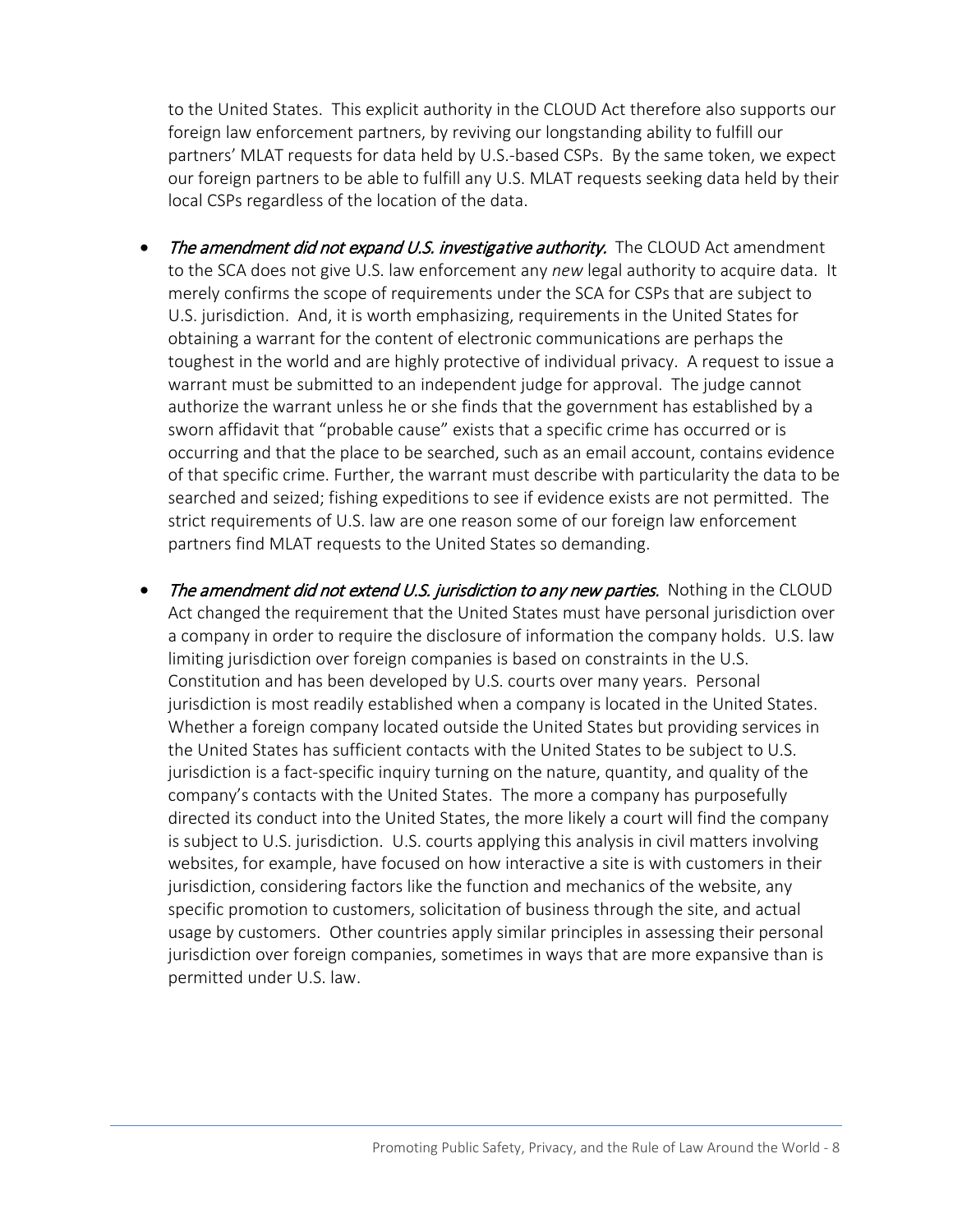### Conclusion

The United States enacted the CLOUD Act to address a situation that has become unsustainable. In the Internet age, data location is often not a good basis upon which to ground requests to produce electronic data. In fact, some of the largest global companies now operate networks of storage centers in multiple countries, with the data in near-constant transit, moving between servers and across borders automatically. In this technological environment, it can be impossible for investigating governments to submit multiple MLAT requests to multiple foreign governments to obtain electronic data scattered in multiple countries, especially when the governments (and sometimes even the CSPs themselves) do not know where the data is stored and when the data may well have been moved to another location by the time the requests are reviewed. The current situation undermines our foreign partners' efforts to protect the safety of their citizens, just as it undermines U.S. efforts to protect Americans. Nations must ensure that law enforcement officials have reasonable legal authorities to compel production of electronic data that a CSP controls but that may be located in other countries. At the same time, nations also have legitimate interests in protecting data from other governments that do not adhere to appropriate legal standards or abuse their authority for illicit purposes. The challenge is to ensure that government powers to compel production of electronic data are exercised and overseen in a way that respects the rule of law, protects privacy and human rights, and appropriately reduces conflicts between the laws of the countries concerned. Failing to address this situation would increase incentives for data localization across the world, which would harm both global commerce and public safety. A framework of executive agreements among rightsrespecting countries under the CLOUD Act will support those countries' efforts to investigate serious crime—efforts that are vital to protecting our societies and keeping our citizens safe.

### Additional Resources (click to view)

[Full text of the CLOUD Act.](https://www.justice.gov/dag/page/file/1152896/download)

[Remarks of Richard W. Downing, U.S. Deputy Assistant Attorney General, at the Academy of](https://www.justice.gov/opa/speech/deputy-assistant-attorney-general-richard-w-downing-delivers-remarks-academy-european-law)  [European Law, London, U.K., "Prospects for Transatlantic Cooperation on the Transfer of](https://www.justice.gov/opa/speech/deputy-assistant-attorney-general-richard-w-downing-delivers-remarks-academy-european-law)  [Electronic Evidence to Promote Public Safety" \(April 5, 2019\).](https://www.justice.gov/opa/speech/deputy-assistant-attorney-general-richard-w-downing-delivers-remarks-academy-european-law)

[Remarks of Sujit Raman, U.S. Associate Deputy Attorney General, at the Center for Strategic and](https://www.justice.gov/opa/speech/associate-deputy-attorney-general-sujit-raman-delivers-remarks-center-strategic-and)  [International Studies, Washington, D.C., "Toward a New Paradigm on Cross-Border Data Flows:](https://www.justice.gov/opa/speech/associate-deputy-attorney-general-sujit-raman-delivers-remarks-center-strategic-and)  [Moving Ahead with the CLOUD Act" \(May 24, 2018\).](https://www.justice.gov/opa/speech/associate-deputy-attorney-general-sujit-raman-delivers-remarks-center-strategic-and)

[Thomas P. Bossert & Paddy McGuinness, "Don't Let Criminals Hide Their Data Overseas," N.Y](https://www.nytimes.com/2018/02/14/opinion/data-overseas-legislation.html)  [Times \(February 14, 2018\).](https://www.nytimes.com/2018/02/14/opinion/data-overseas-legislation.html)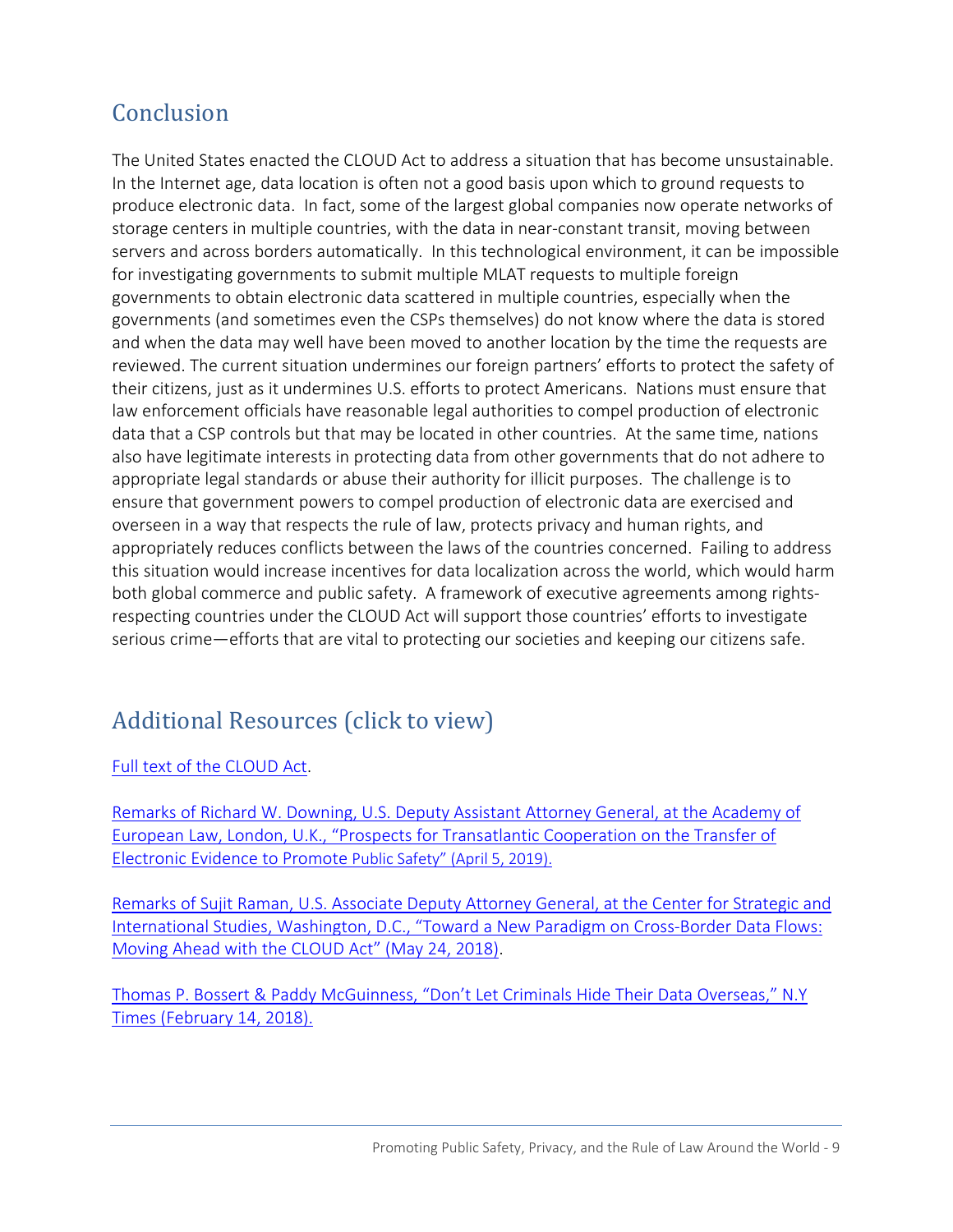[Statement of Richard W. Downing, U.S. Deputy Assistant Attorney General, before the U.S.](https://judiciary.house.gov/wp-content/uploads/2017/06/Downing-Testimony.pdf)  [House of Representatives Committee on the Judiciary \(June 15, 2017\).](https://judiciary.house.gov/wp-content/uploads/2017/06/Downing-Testimony.pdf)

[Statement of Brad Wiegmann, U.S. Deputy Assistant Attorney General, before the U.S. Senate](https://www.judiciary.senate.gov/imo/media/doc/05-24-17%20Wiegmann%20Testimony.pdf)  [Committee on the Judiciary's Subcommittee on Crime and Terrorism \(May 24, 2017\).](https://www.judiciary.senate.gov/imo/media/doc/05-24-17%20Wiegmann%20Testimony.pdf) 

[Written Testimony of Paddy McGuiness, U.K. Deputy National Security Advisor, before the U.S.](https://www.judiciary.senate.gov/imo/media/doc/05-24-17%20McGuinness%20Testimony.pdf)  [Senate Committee on the Judiciary's Subcommittee on Crime and Terrorism, at a Hearing](https://www.judiciary.senate.gov/imo/media/doc/05-24-17%20McGuinness%20Testimony.pdf)  [entitled "Law Enforcement Access to Data Stored Across Borders: Facilitating Cooperation and](https://www.judiciary.senate.gov/imo/media/doc/05-24-17%20McGuinness%20Testimony.pdf)  [Protecting Rights" \(May 24,](https://www.judiciary.senate.gov/imo/media/doc/05-24-17%20McGuinness%20Testimony.pdf) 2017).

# Frequently Asked Questions

# A. Purpose of the CLOUD Act

### *1. What was the purpose of the CLOUD Act?*

The United States enacted the CLOUD Act to improve procedures for both foreign and U.S. investigators in obtaining access to electronic information held by service providers. Such information is critical to investigations of serious crime by authorities around the world, ranging from terrorism and violent crime to sexual exploitation of children and cybercrime.

While the United States has faced serious issues in accessing such information to protect public safety, the need is even greater for our foreign partners because so much information is held by companies based in the United States. In recent years, the number of mutual legal assistance requests seeking electronic evidence from the United States has increased dramatically, straining resources and slowing response times. Foreign authorities have relatedly expressed a need for increased speed in obtaining this evidence. In addition, many of the assistance requests the United States receives seek electronic information related to individuals or entities located outside the United States, and the only connection of the investigation to the United States is that the evidence happens to be held by a company based in our nation.

The CLOUD Act updates 20th century legal frameworks to respond to the revolution in electronic communications and recent innovations in the way global technology companies configure their systems. The Act permits our foreign partners that have robust protections for privacy and civil liberties to enter into executive agreements with the United States to use their own legal authorities to access electronic evidence in order to fight serious crime and terrorism. The CLOUD Act thus represents a new paradigm: an efficient, privacy-protective approach to public safety by enhancing effective access to electronic data under existing legal authorities. This approach makes both the United States and its partners safer while maintaining high levels of protection of privacy and civil liberties.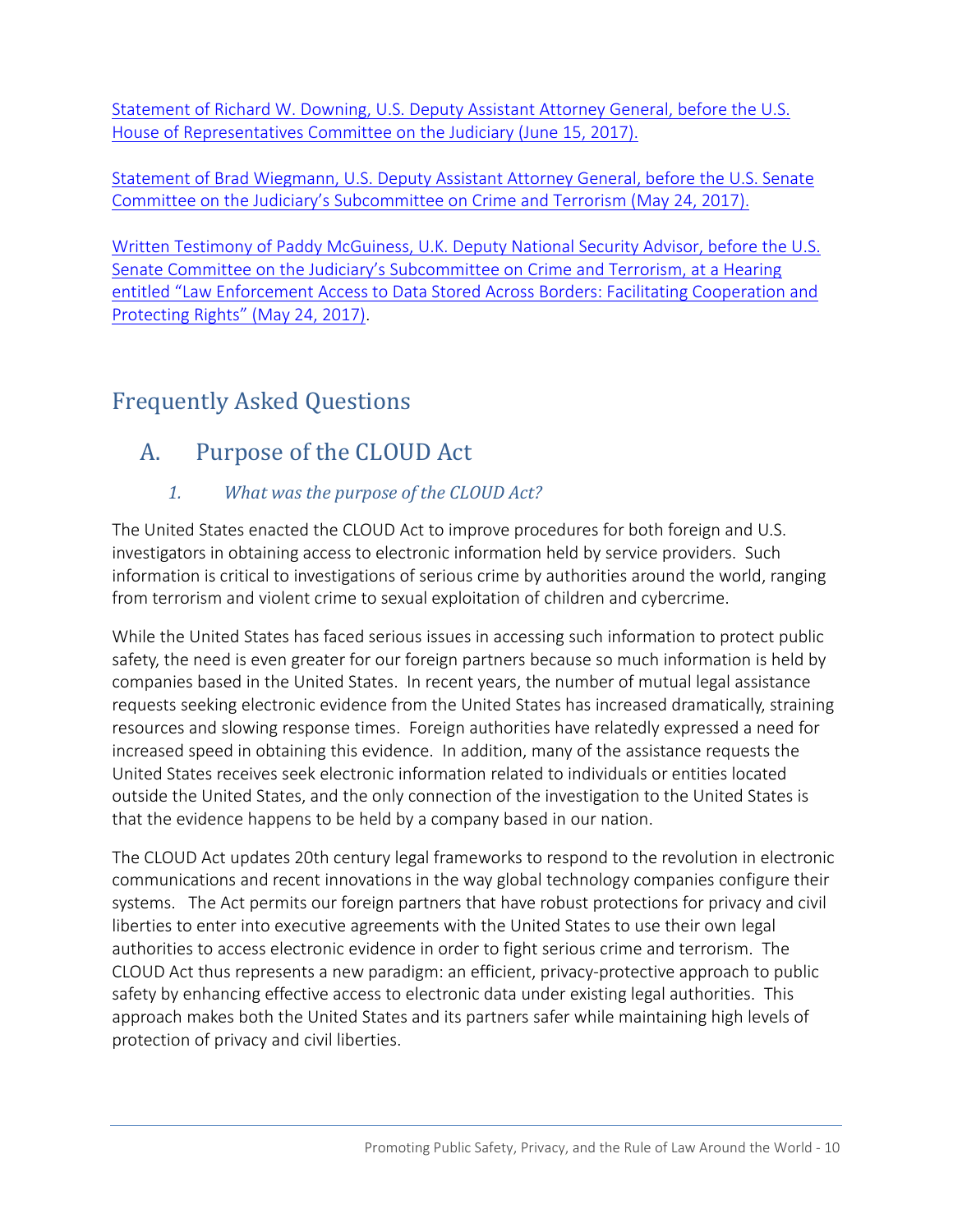The CLOUD Act also clarified the U.S. Stored Communications Act to enable the framework envisioned by the CLOUD Act, that each nation would use its own law to access data. The CLOUD Act clarified that U.S. law requires that providers subject to U.S. jurisdiction disclose data that is responsive to valid U.S. legal process, regardless of where the company stores the data. This ensured consistency with U.S. obligations under Article 18(1) of the Budapest Cybercrime Convention, aligning the United States with the more than 60 other parties to the Convention.

# B. CLOUD Act Agreements

### *2. Who can enter into a CLOUD Act agreement with the United States?*

The CLOUD Act provides that the United States may enter into CLOUD Act agreements only with rights-respecting countries that abide by the rule of law. In particular, before the United States can enter into an executive agreement anticipated by the CLOUD Act, the CLOUD Act requires that the U.S. Attorney General certify to the U.S. Congress that the partner country has in its laws, and implements in practice, robust substantive and procedural protections for privacy and civil liberties, based on factors such as:

- adequate substantive and procedural laws on cybercrime and electronic evidence, such as those enumerated in the Budapest Convention;
- respect for the rule of law and principles of nondiscrimination;
- adherence to applicable international human rights obligations;
- clear legal mandates and procedures governing the collection, retention, use and sharing of electronic data;
- mechanisms for accountability and transparency regarding the collection and use of electronic data; and
- a demonstrated commitment to the free flow of information and a global Internet.

### *3. How do CLOUD Act agreements relate to Mutual Legal Assistance (MLA) Treaties?*

The CLOUD Act supplements rather than eliminates MLA, which remains another method by which evidence in criminal cases is made available to authorities from other countries. MLA will continue to be an option to obtain data that is not covered by such an agreement, as well as in the absence of such an agreement. As CLOUD Act agreements increase the efficiency of many requests for data, the United States should also be able to process MLA requests more quickly due to the decrease in volume, benefiting all partners regardless of whether the requesting country itself has a CLOUD Act agreement.

### *4. How do CLOUD Act agreements reduce conflicts of laws between countries?*

Both the United States and any partner in a CLOUD Act agreement would agree to remove legal restrictions to providers' compliance with orders issued under the agreement in circumstances both countries find appropriate. As a result, countries that enter into CLOUD Act agreements will be able to use familiar domestic legal process to authorize access to data with the assurance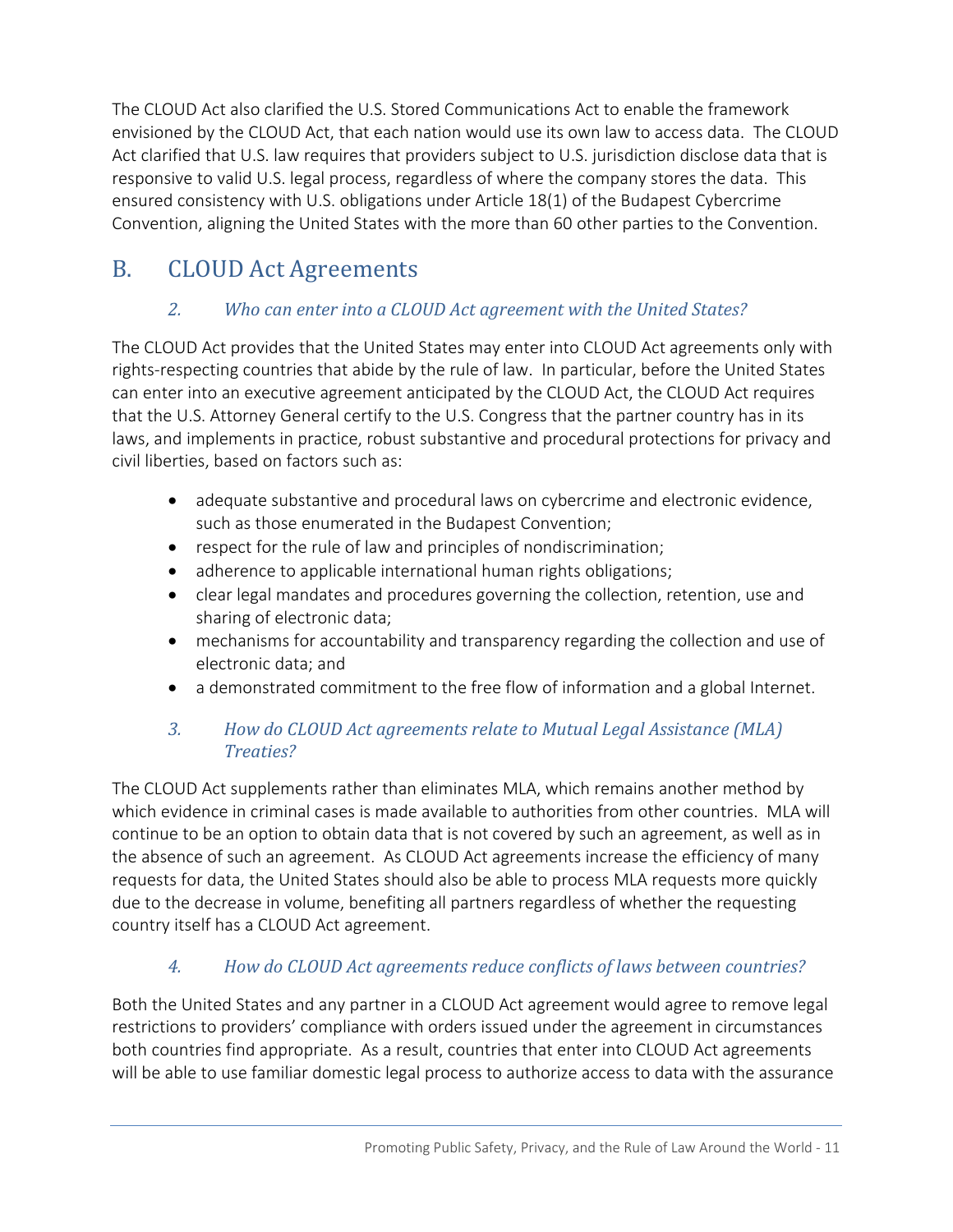that the other party's law will not be a barrier to compliance with their lawful order. The types of orders that may be issued under the agreement must be mutually agreed with full consideration of the interests of both countries.

#### *5. How is law enforcement access to data different under a CLOUD Act agreement?*

Under a CLOUD Act agreement, a party has an alternative to the MLA process to obtain the disclosure of data held by a provider over whom it has jurisdiction. Because the agreement requires each country to remove legal restrictions to provider compliance with orders issued by the other country, the authorities of each country may use their own domestic authority to require disclosure with confidence that the legal demand will not violate the other country's law.

*6. If a foreign country enters into a CLOUD Act agreement, could the United States then use the agreement to target data concerning that country's nationals? And could the foreign country use the agreement to target data concerning U.S. nationals?*

The CLOUD Act requires that foreign government orders that are subject to an executive agreement may not intentionally target data of U.S. persons or persons located in the United States. The foreign government is free in negotiations to seek similar restrictions that would prevent the United States from using orders subject to the agreement to target data of its nationals or residents. The U.S. and other countries may continue to use their existing legal process to seek data outside CLOUD Act agreements, but may continue to face a conflict of laws in those circumstances.

#### *7. Must legal process issued by another country under a CLOUD Act agreement conform to the requirements for U.S. legal process? For example, must a partner demonstrate "probable cause" in order to obtain content?*

No. The legal process issued by a country under a CLOUD Act agreement does not have to conform to the requirements of U.S. law. Instead, the legal process must conform to the requirements of that country's domestic law for the data sought. This means, for example, that if two U.K. residents are communicating with each other in the course of committing a crime, but the data is stored by a provider based in the U.S., a U.K. order, rather than a U.S. warrant, can be used to obtain the evidence directly from the provider (assuming the U.K. otherwise has jurisdiction over that provider).

#### *8. Must legal process issued by another country under a CLOUD Act agreement first be submitted to the U.S. government before it is served on a provider?*

No. When proceeding under a CLOUD Act agreement, the foreign authorities may serve their domestic legal process directly on providers in accordance with their own law, and providers may disclose responsive data directly to the foreign authorities.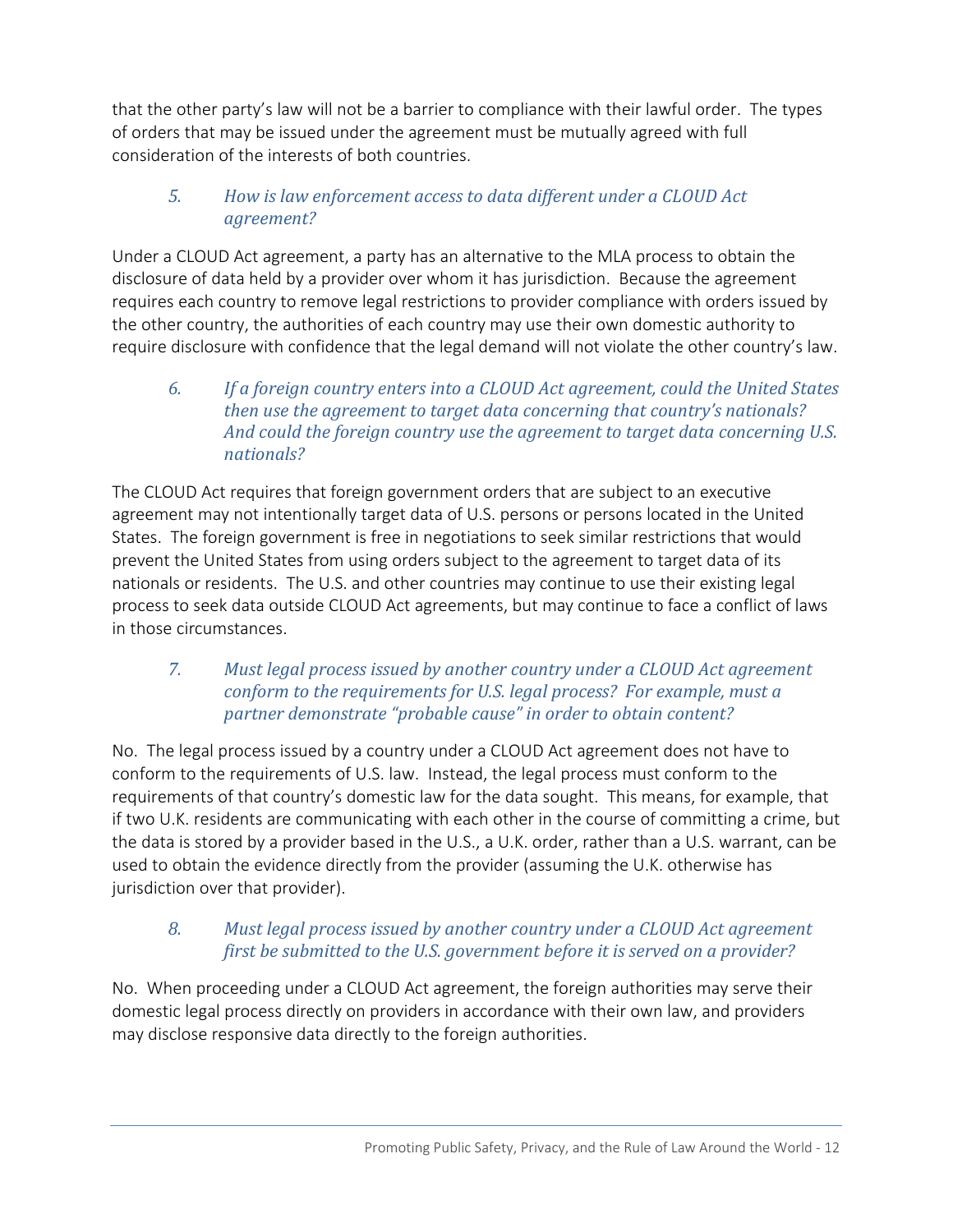#### *9. What types of data are available to the U.S. and other countries pursuant to CLOUD Act agreements?*

CLOUD Act agreements concern data stored or processed by communications service providers. Such data could include the contents of communications, non-content information associated with such communications, subscriber information, and data stored remotely on behalf of a user ("in the cloud").

While CLOUD Act agreements may cover both access to stored content and non-content and ongoing acquisition of communications in real time, there is no requirement that any particular agreement cover all such access.

#### *10. Will CLOUD Act agreements cover civil, administrative, or commercial inquiries? Can they be used for spying on another country?*

No. CLOUD Act agreements are only used to obtain information relating to the prevention, detection, investigation, or prosecution of serious crime and only in response to legal process.

#### *11. How do CLOUD Act agreements enhance privacy?*

We expect the high standards required for eligibility for CLOUD Act agreements to be a significant motivation for countries to increase protections for privacy and civil liberties. The CLOUD Act requires that countries wishing to enter into executive agreements with the United States have in place rigorous standards for the issuance of legal process. While countries are not required to have the exact same requirements as United States law, the Act explicitly requires that covered foreign orders must be subject to independent review or oversight, be based on a reasonable justification grounded in credible and articulable facts, and identify a specific person, account, or other identifier. These procedural and substantive requirements ensure a solid legal and factual basis before investigators require disclosure of private communications. Moreover, the foreign government's laws must also protect from arbitrary and unlawful interference with privacy and must provide for procedures subject to effective oversight that govern how its authorities collect, retain, use, and share data. The foreign government must provide accountability and appropriate transparency about the collection and use of electronic data. To be eligible, some countries interested in executive agreements will likely need to increase standards and improve procedures.

#### *12. Do CLOUD Act agreements allow the U.S. government to acquire data that it could not before?*

No. CLOUD Act agreements remove the possibility that one party's legal restrictions on disclosing data could conflict with the other party's legal authority to collect evidence. CLOUD Act agreements do not alter the fundamental constitutional and statutory requirements U.S. law enforcement must meet to obtain legal process for that data – standards that are among the most privacy-protective in the world.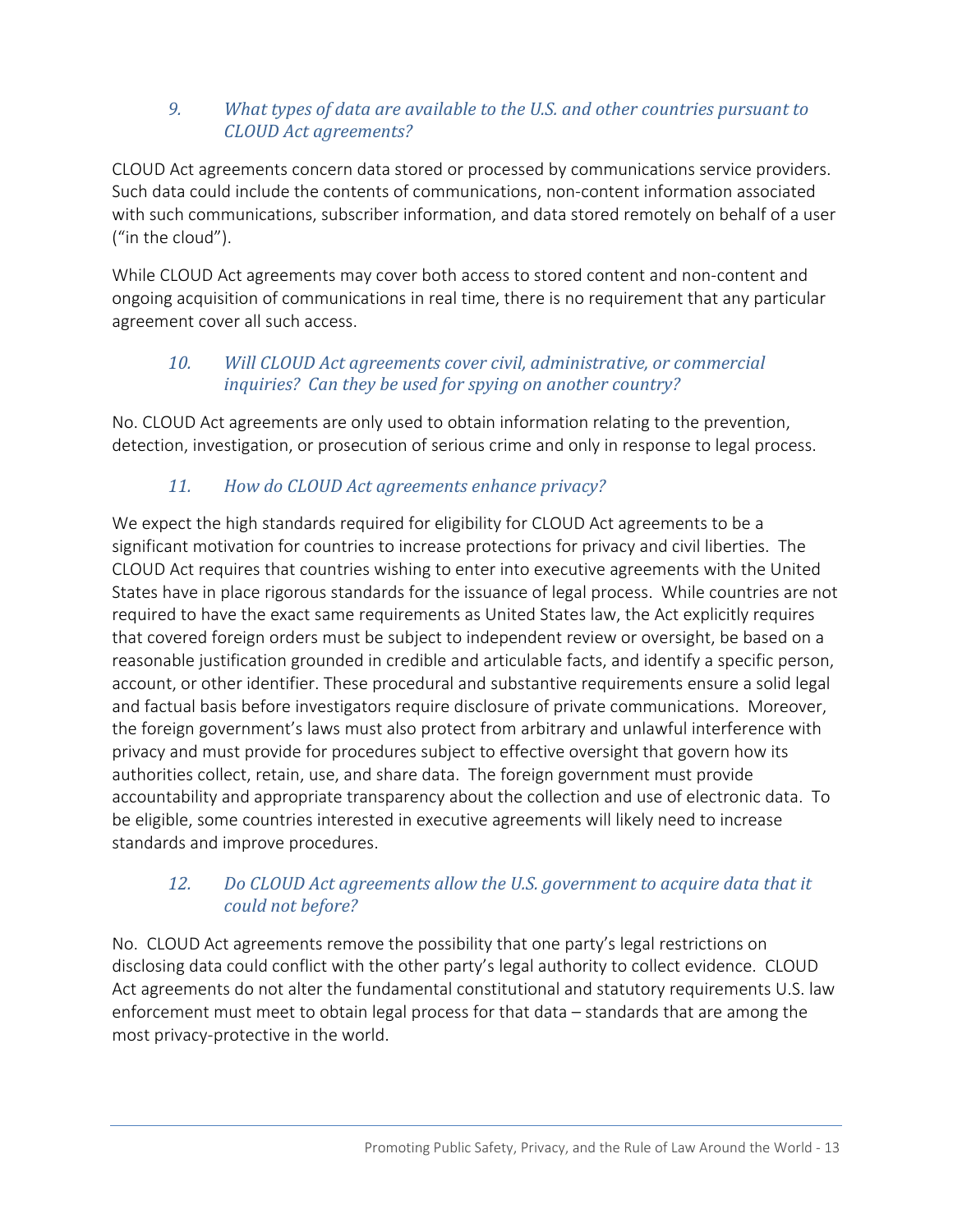#### *13. Do CLOUD Act agreements impose U.S. law on other countries?*

No. To the contrary, the CLOUD Act affords respect to the laws of other countries, allowing partners to obtain authority under their own law and setting out a means to address partners' restrictions on disclosure. Foreign partners obtain legal authority under their own law, and foreign law need not match the legal standard applicable to U.S. authorities—though it must nevertheless provide adequate protections for privacy and civil liberties. Moreover, the CLOUD Act does not expand the jurisdiction of the United States, nor do CLOUD Act agreements create new obligations under U.S. law for service providers.

#### *14. How would an order subject to a CLOUD Act agreement be enforced? Can a provider being ordered to disclose information challenge such authority?*

There is no requirement under U.S. law that a provider comply with a foreign order, and the CLOUD Act creates no such requirement. Any enforcement must be conducted under the law of the country requiring the disclosure. A U.S.-based provider receiving a foreign order to disclose information can challenge the order under the foreign country's law to the extent such a challenge is permitted by that law. Because any legal prohibition on disclosing data in response to a foreign order that is subject to the agreement will have been removed, a foreign court enforcing the order will not need to consider comity interests or other burdens that might otherwise arise from a conflict of laws.

#### *15. If a provider receives legal process subject to a CLOUD Act agreement and suspects that the legal process may not satisfy the requirements of the CLOUD Act, what can it do?*

In the event the provider has concerns about the applicability of the agreement to a particular production order, it can consult with the designated authority of the country issuing the order. In addition, the designated authority of the other country has the ability to render the agreement inapplicable in a particular case if it believes the agreement is improperly invoked.

#### *16. When is the account holder notified of an order issued under a CLOUD Act agreement?*

CLOUD Act agreements do not create any obligations or restrictions on providers; they simply remove legal restrictions that would otherwise conflict with compliance with covered orders. Providers issued orders covered by a CLOUD Act agreement are subject to the domestic requirements of the issuing country, and the issuing country's law governs whether or how notice to an account holder by the provider may be prohibited.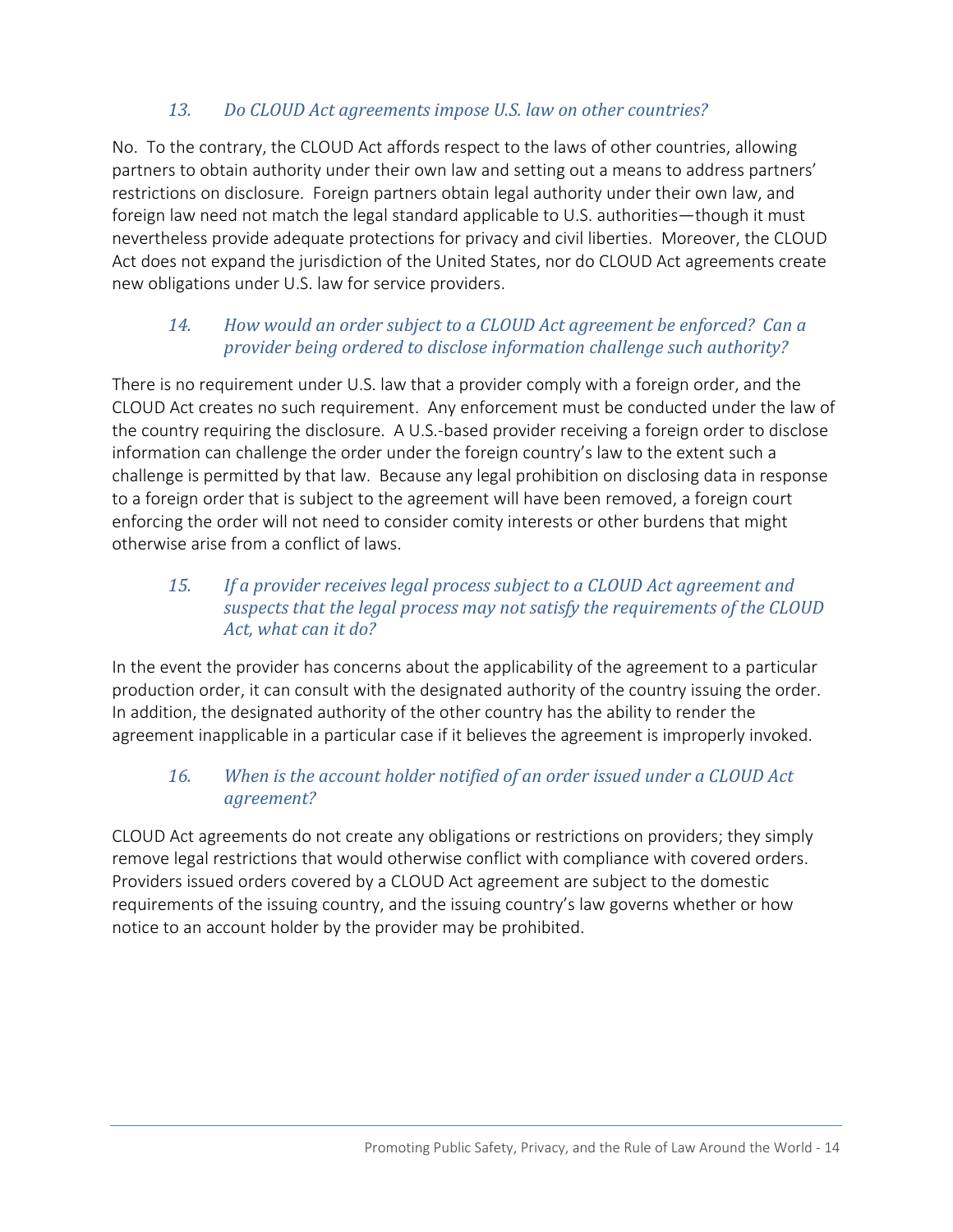# C. Amendments to the Stored Communications Act

#### *17. Does the amendment of the Stored Communications Act in the CLOUD Act create new authority for U.S. law enforcement to obtain information?*

No. The clarification of the Stored Communications Act in the CLOUD Act restores certainty under United States law to ensure its consistency with long-standing practice and U.S. treaty obligations under the Budapest Convention. U.S. law enforcement uses existing legal authority to require the disclosure of data from companies already subject to U.S. law by meeting the traditional legal standards – standards that are among the most privacy-protective in the world.

#### *18. What data is subject to a warrant under the Stored Communications Act?*

The CLOUD Act does not create any new form of warrant. It simply clarifies the obligations under the Stored Communications Act of providers subject to U.S. jurisdiction, including obligations to disclose information pursuant to warrants. A warrant may require the disclosure of content of communications and all records and other information pertaining to a customer or subscriber of a provider. Under U.S. constitutional law, law enforcement must meet high standards to obtain a warrant and warrants may only permit searches of particular places for particular things.

#### *19. What is necessary under the Stored Communications Act to obtain a warrant for stored content?*

The Stored Communications Act permits law enforcement to obtain a warrant to require a provider to disclose the stored contents of a user account. Warrants must meet demanding and highly privacy-protective constitutional requirements. The warrant must be supported by a statement sworn under penalty of perjury showing probable cause that the place searched will contain particular things subject to seizure; must state with particularity the crime that is alleged, the information to be disclosed and the evidence to the seized; and must be approved by an independent judge. The CLOUD Act did not change these existing high standards under U.S. law. "Probable cause" is a particularly exacting standard, among the most demanding in the world.

#### *20. Will a warrant issued under the Stored Communications Act allow the U.S. to scoop up large amounts of data indiscriminately?*

No. The CLOUD Act did not alter or expand the historical scope of warrants issued under U.S. law. Indiscriminate or bulk data collection is not permitted.

#### *21. Does the amendment of the Stored Communications Act in the CLOUD Act allow the United States to unilaterally obtain foreign nationals' data held overseas?*

Just as in many other countries, and as required by the Budapest Convention, U.S. law provides that companies subject to U.S. jurisdiction may be compelled, pursuant to a court order, to produce data subject to their control regardless of where the data is stored. That data could potentially be about non-U.S. nationals, if the stringent requirements of U.S. law are met. Where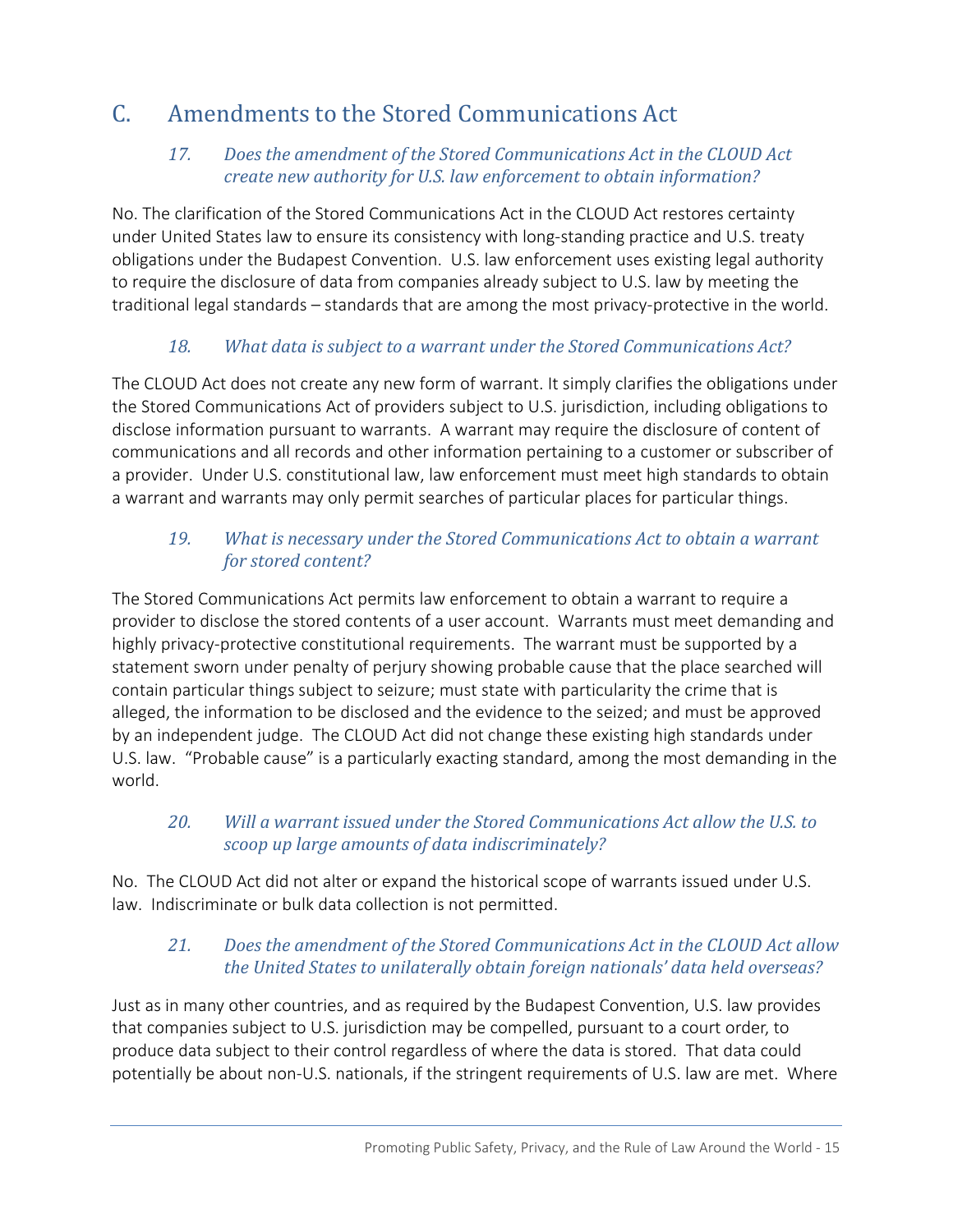no CLOUD Act agreement is in place, a company's compliance with a U.S. court order might conflict with a foreign country's law forbidding production of data. In such cases, the U.S. government could elect to pursue alternate channels, such as narrowing or modifying a request to avoid the conflict; resolving the conflict through closer inquiry or good-faith negotiation; or making the request under an applicable MLAT. Should the U.S. government seek to enforce the order notwithstanding a conflict with foreign law, U.S. courts can be expected to apply longstanding U.S. and international principles regarding conflicts of law to ensure appropriate respect for international comity by applying a multi-factor balancing test, taking into account the interests of both the United States and the foreign country.

#### *22. Does data ownership impact whether U.S. law enforcement can obtain data from a provider?*

U.S. law related to law enforcement access to data, including under the provision amended by the CLOUD Act, does not turn on the question of data "ownership." Instead, fully consistent with the Budapest Convention, United States law can require the disclosure of data in a provider's possession or control. This focus on possession or control is consistent with paragraph 173 of the Explanatory Report to the Budapest Convention, which states:

The term "possession or control" refers to physical possession of the data concerned in the ordering Party's territory, and situations in which the data to be produced is outside of the person's physical possession but the person can nonetheless freely control production of the data from within the ordering Party's territory. . .

#### *23. What types of providers are subject the Stored Communications Act?*

The provisions relating to the preservation and disclosure of data by providers are applicable only to providers of "remote computing service[s]" ("RCS") and "electronic communication service[s]" ("ECS"). RCS and ECS are defined by U.S. law. See 18 U.S.C. § 2510(15) ("'electronic communication service' means any service which provides to users thereof the ability to send or receive wire or electronic communications"); id. § 2711(2) ("'remote computing service' means the provision to the public of computer storage and processing services by means of an electronic communications system").

These definitions include such companies as email providers, cell phone companies, social media platforms, and cloud storage services. They do not include a company just because it has some interaction with the Internet, such as certain e-commerce sites.

These definitions are consistent with Article 1.c. of the Budapest Convention, which covers "any public or private entity that provides to users of its service the ability to communicate by means of a computer system" and "any other entity that processes or stores computer data on behalf of such communication service or users of such service."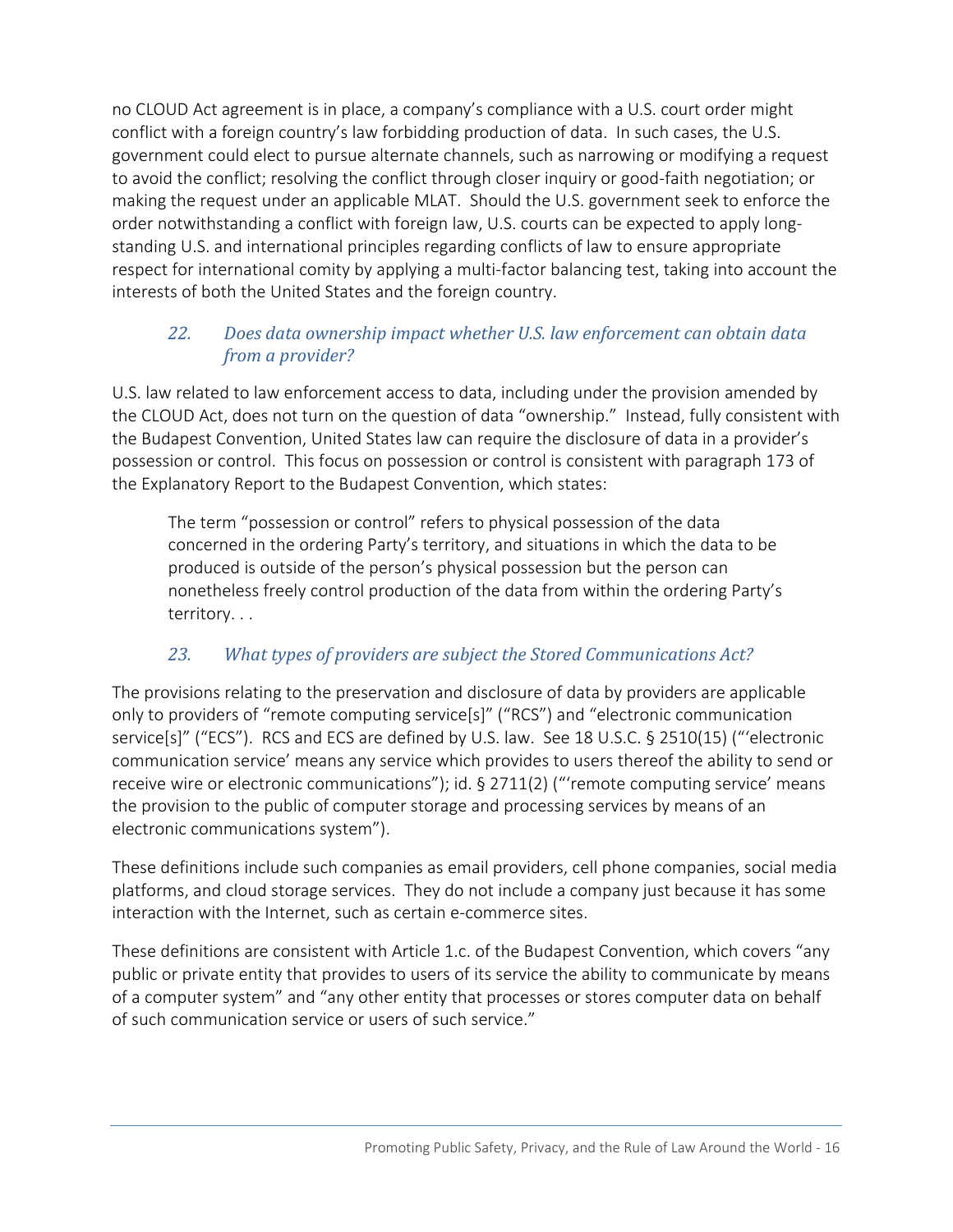*24. Who is subject to the requirements of the Stored Communications Act? Is it only U.S. corporations, U.S.-headquartered corporations, or U.S.-owned companies? Does a warrant under the Stored Communications Act apply to a company located outside the United States but which provides its services within the territory of the U.S.?*

The CLOUD Act did not give U.S. courts expanded jurisdiction over companies. Its amendment to the Stored Communications Act merely clarified the obligations of those providers who are already subject to U.S. jurisdiction by confirming that they are obliged to disclose responsive data within their possession or control, regardless of where it is stored.

In order to place legal requirements on a provider, the provider must be subject to U.S. jurisdiction. U.S. jurisdiction is not limited to U.S. corporations, U.S. headquartered companies, or companies owned by U.S. persons. But neither is U.S. jurisdiction unlimited.

United States requirements for exercising jurisdiction over a person are often more stringent than those in the law of other countries. Whether a company providing services in U.S. territory is subject to U.S. jurisdiction is a highly fact-dependent analysis regarding whether the entity has sufficient contacts with the U.S. to make the exercise of jurisdiction fundamentally fair. The more a company has purposefully availed itself of the privilege of conducting activities in the United States or purposefully directed its conduct into the U.S., the more likely a U.S. court is to find that the company is subject to U.S. jurisdiction.

#### *25. Does a warrant under the Stored Communication Act apply to data stored by a U.S. company's subsidiary that is incorporated or headquartered in another country?*

The CLOUD Act does not alter traditional requirements for jurisdiction over an entity with possession or control over data. The analysis remains the same regardless of corporate structure. The United States court must have jurisdiction over an entity that has possession or control over data in order to require its disclosure. Whether a company exercises sufficient control over data held by a subsidiary is a fact-dependent inquiry.

#### *26. Will U.S. law enforcement go directly to service providers to obtain information of an employee of an enterprise when the enterprise is not otherwise suspected of committing a crime?*

The CLOUD Act does not change U.S. law or practice with regard to enterprise customer data. The U.S. Department of Justice's Computer Crime and Intellectual Property Section has publicly advised that "prosecutors should seek data directly from the enterprise, if practical, and if doing so will not compromise the investigation. Therefore, before seeking data from a provider, the prosecutor, working with agents, should determine whether the enterprise or the provider is the better source for the data being sought." For more information about the factors that influence the Department's approach to seeking enterprise data, see: https://www.justice.gov/criminalccips/file/1017511/download.